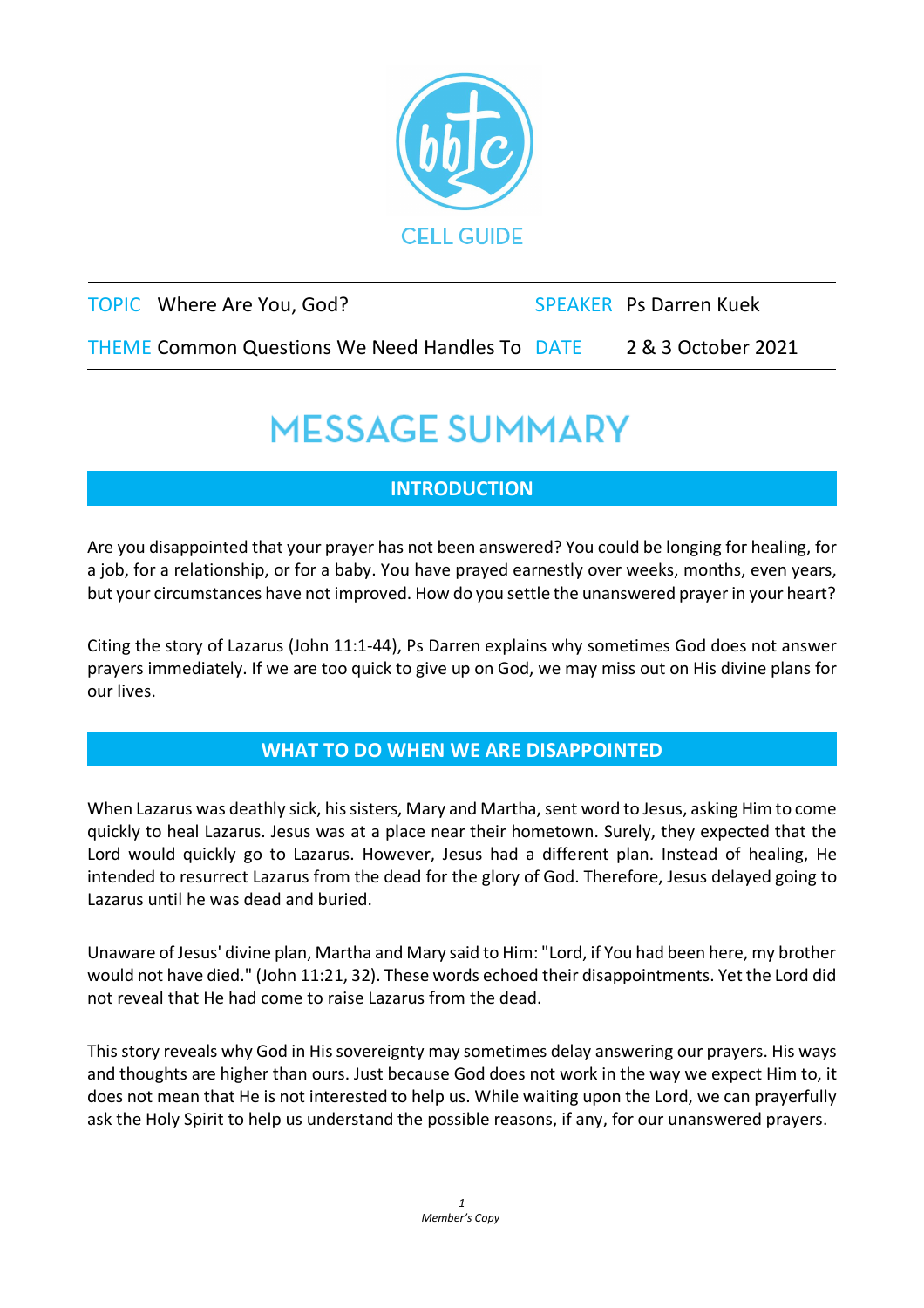#### **1. Seek God's Wisdom in His Word**

Sometimes, unanswered prayer may be a sign of spiritual blockages. According to the Bible, some things in our lives or personal conduct do hinder our prayers. They are:

- 1. Doubt (James 1:6)
- 2. Bad relationship with spouse (1 Peter 3:7)
- 3. Impure motives (James 4:3)
- 4. Ignoring and mistreating the poor (Proverbs 21:13)
- 5. Praying to impress people (Matthew 6:5)
- 6. Disobedience (Psalm 66:18, Proverbs 28:9)
- 7. Lack of reconciliation / forgiveness (Mark 11:25)

As we truthfully examine our own lives, the Holy Spirit will reveal to us some of the things that are hindering our prayers. When He convicts us, we must be quick to repent.

#### **2. Confide in God and His People**

In our disappointment, we may be tempted to stay away from God, but the right thing to do is just the opposite - to draw near to God for strength. Martha ran to meet Jesus the moment she heard that He was coming (John 11:20). David poured out to God in his distress (Psalm 13:1, Psalm 88:18). Although Mary only responded after being urged by Martha, she did eventually go quickly to the Lord and fell at His feet (John 11:28-32).

In his personal testimony, Ps Darren shared about his struggle to attend church on the day that his wife had miscarried after a decade of trying to conceive. Eventually, he chose to honour God. He went to church, was ministered by the worship, and received spiritual and emotional support from God and from fellow Christians. Subsequently, God blessed them with a child, and faith has been strengthened through this experience.

#### **3. Believe in God and His Goodness**

Despite the reality that Lazarus was dead, Martha faithfully trusted in the Lord. She expressed hope that Jesus could still do something about her situation (John 11:21-22). Martha further confessed that she believes Jesus is the Messiah, the Son of God (John 11:27). Let us be like Martha and not let circumstances dim our hope in Jesus. He loves us and died for our sins. He is the author and perfecter of our faith.

#### **CONCLUSION**

Being disappointed is not the real problem but staying disappointed is. Let us trust God even though our flesh wants us to do otherwise. God may use certain circumstances to strength us. If so, His grace is sufficient for us (2 Corinthians 12:8-9). Let us also watch out for the 7 things that hinder our prayers, and be quick to repent. As we honour God with our faith, He will honour us in His ways for His glory.